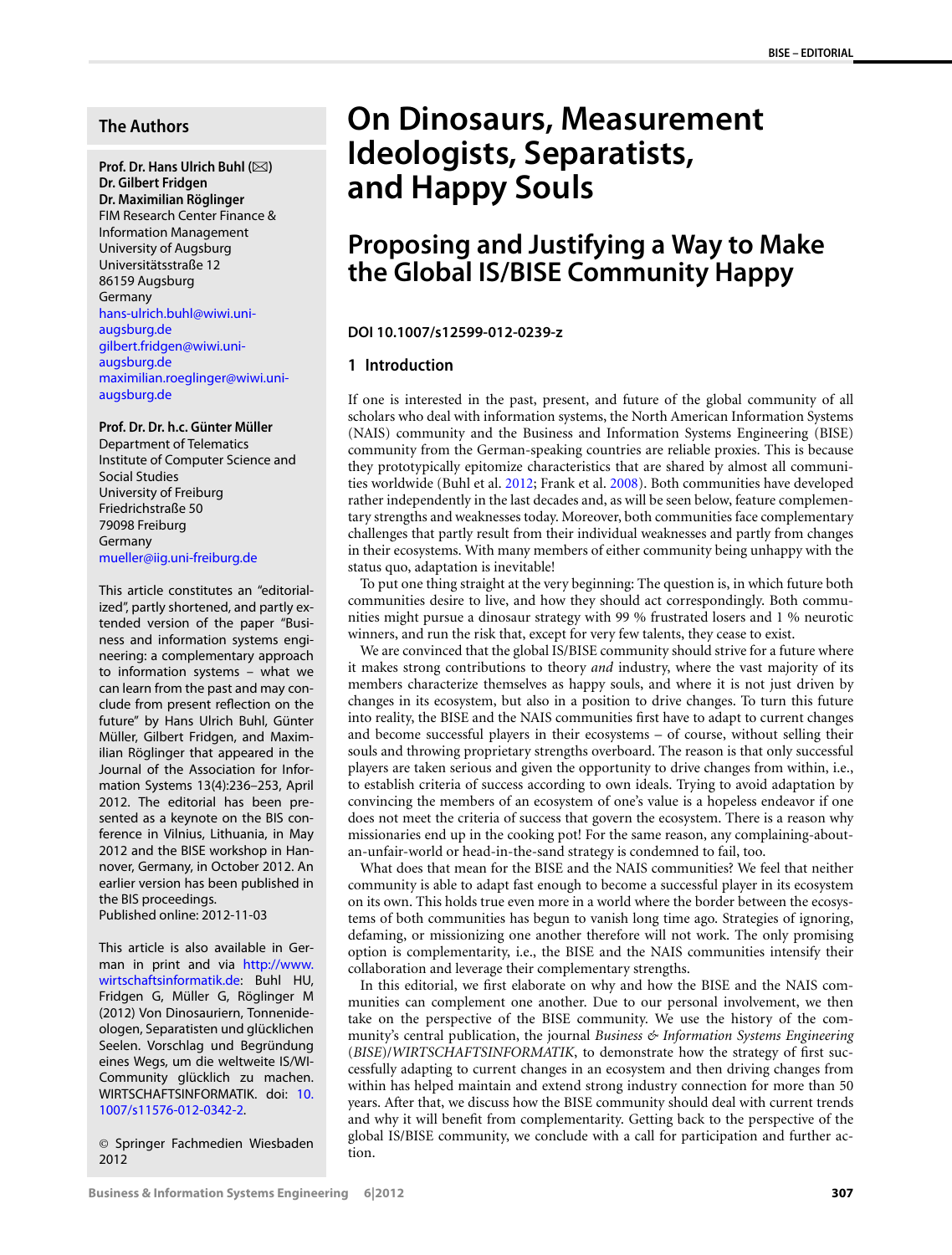## **2 The Need and Opportunity to Complement One Another**

Although it may seem contradictory, the foremost task of one advocating complementarity is segmentation. This seems all the more contradictory if one considers that, in general, segmentation is unable to capture a complex spectrum of shades of gray – particularly if phenomena such as scientific communities are concerned. The reason, however, is simple: Without segmentation, differences remain opaque and rationales for complementarity cannot be justified.

In our perception, the NAIS community is committed to research excellence and strong contributions to theory in line with the natural sciences paradigm. NAIS researchers aspire to profound theoretical knowledge and an excellent command of research methods. They also are inducted into a strong publishing and reviewing culture (Lyytinen et al. [2007](#page-8-0)). Non-surprisingly, the NAIS community hosts numerous journals that take top positions on journal rankings and are reckoned standard setters with respect to methodological rigor and scholarly writing. Partly because of and partly despite its orientation toward research excellence, the NAIS community struggles with industry connection, identity, and legitimation (Gill and Bhattacherjee [2009](#page-7-2); Hirschheim and Klein [2003;](#page-7-3) Klein and Rowe [2008;](#page-8-1) King et al. [2010](#page-8-2); Myers and Baskerville [2009;](#page-8-3) Somers [2010;](#page-8-4) Taylor et al. [2010](#page-8-5)). NAIS researchers perceive a "disconnect between the worlds of business and academia" (Hirschheim and Klein [2003,](#page-7-3) p. 250) and admit to have a "hard time getting access to companies" (Frank et al. [2008](#page-7-1), p. 407). This is why, over the last 20 years, their chairs went down from "90 % industry funding to 95 % government funding" (Nunamaker interviewed by Winter [2010](#page-8-6), p. 323). We also know of NAIS scholars who are unhappy that research methods related to the natural science paradigm still are the "gold standard" for most top-ranked journals and that journal publication is the primary consideration in the tenure decision as well as the only source to draw legitimation in the eye of colleagues from other schools (Dennis et al. [2006;](#page-7-4) Frank et al. [2008](#page-7-1)). Finally, enrollments of NAIS degree programs have been falling, courses have been deleted from other degree programs at many universities, and funding from schools has been cut (Firth et al. [2008;](#page-7-5) Hirschheim and Newman [2010;](#page-7-6) Navarro [2008](#page-8-7); Sabherwal [2010](#page-8-8)). This is why NAIS scholars discussed long time whether they are "like the dinosaurs*...*heading blindly toward extinction" (Culnan and Huff [1986](#page-7-7), p. 352).

The BISE community is characterized best by the ability to fully engage with industry. An essential component of the community's self-conception is the objective of creating utility for industry (Frank et al. [2008;](#page-7-1) Mertens [2011;](#page-8-9) Wissenschaftliche Kommission Wirtschaftsinformatik [2011](#page-8-10)). BISE researchers participate in solving business problems in line with the engineering tradition of the German-speaking countries and the sciences of the artificial paradigm, which goes back to H.A. Simon. Frank et al. ([2008\)](#page-7-1) report on an anonymous BISE peer who estimated that about 90 % of the BISE researchers maintain close cooperation with industry. Consequently, BISE researchers – about 65 % of the interviewees from German-speaking countries as reported by Avgerou et al. ([1999](#page-7-8)) – draw substantial funding from industry (Gill and Bhattacherjee [2009](#page-7-2)). Approximately 44 % of the research assistant positions examined by Frank et al. ([2008\)](#page-7-1) are funded by industry. Consequently, BISE chairs are comparatively large (Schauer [2007](#page-8-11)). Sometimes, chairs are expanded to "scientific think tanks" of more than 20–30 research assistants who do both fundamental and applied research. With all levels of academic education being linked with industry, the BISE community offers attractive degree and doctoral programs. In Germany, for instance, annual BISE enrollments doubled from 2000 to 2010 (Federal Statistical Office 2011). A circumstance that earns BISE researchers well-respected positions in many schools. The BISE community's model with a high focus on boundary spanning between academia and industry was crisis-proof in the last fifty years. It also left considerable degrees of freedom to individual researchers as legitimation could be drawn from various sources. This is why BISE researchers have recently earned a reputation as "happy souls" (Junglas et al. [2011,](#page-7-9) p. 2). Due to its intense interaction with industry, however, the BISE community is often criticized to border perilously on consulting, to trail technological fads, to have a sloppy reviewing and article quality culture, and to lack a long-term research agenda. It also features a substandard output of publications in international top-ranked journals (Lyytinen et al. [2007](#page-8-0)). As a current trend, universities and funding organizations, which have long allowed for different qualification portfolios, nowadays imitate the NAIS community by imposing incentives as well as assessment and tenure criteria that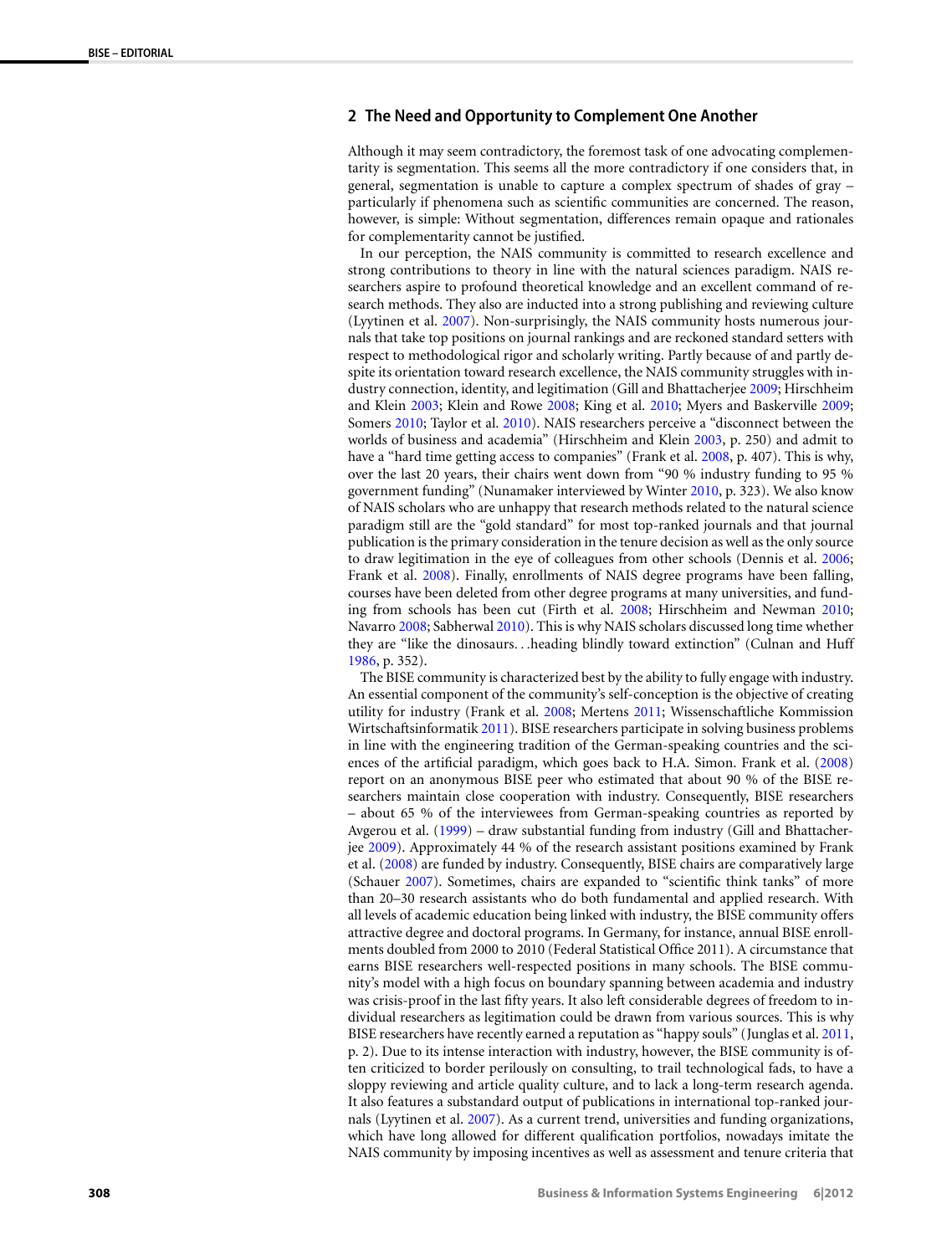are increasingly based on publications in top-ranked journals. Therefore, many BISE researchers fear for the community's strong industry connection. Even scholars from the NAIS community admit that "if European researchers are tempted to move away from their practice-informing activities in a quest for IS-research publications, that does not bode well for the European model" (Gill and Bhattacherjee [2009](#page-7-2), p. 224).

As can be seen, the BISE and the NAIS communities have complementary strengths, weaknesses, and challenges. Thus, they have the opportunity to complement one another. Complementing one another requires either community to learn from the other community's strengths. The NAIS community can learn from how the BISE community interacts with industry, resulting in more practical relevance, higher attractiveness for academic offspring, and more stable enrollments. The BISE community can learn from the NAIS community's commitment toward research excellence, yielding stronger contributions to theory, higher research quality, and more publications in top-ranked journals. Complementing one another does not mean to abandon traditional strengths or to become identical. Nevertheless, it requires to intensify the exchange between both communities and to respect the other community for its strengths. Only if both communities leverage their complementary strengths, they will be able to mitigate own weaknesses, tackle own challenges, and become successful players that have the ability to drive change within their ecosystems.

## **3 How the BISE Community Successfully Adapted to Prior Changes in Its Ecosystem**

During its evolution, the BISE community successfully adapted to changes in its economic and scientific ecosystem. Without these adaptations, the BISE community would not have been able to continuously strengthen its position in the German-speaking countries and to develop the strengths it features today, particularly its connection with industry. To illustrate the adaptations of the BISE community, we draw on the four-staged history of the journal *BISE/WIRTSCHAFTSINFORMATIK*. As a matter of fact, the journal's recent strategic realignment in 2009, as a part of which the Englishlanguage e-journal *Business & Information Systems Engineering* was founded, results from an eventful sequence of changes in the BISE community's ecosystem and corresponding adaptations.

#### **3.1 1959 to 1970: elektronische datenverarbeitung (Electronic Data Processing)**

Driven by the "deutsches Wirtschaftswunder" (German economic miracle) and the increasing opportunity for industry to adopt electronic computers, the *BISE* journal's progenitor *elektronische datenverarbeitung* (*Electronic Data Processing*) was founded by Hans Konrad Schuff in 1959. As most companies had no idea of how to employ programmable machinery to really support business objectives, the journal intended to provide the emerging community with up-to-date reports about new computers on the market and some guidance on how to use them. Therefore, the journal's editorial board included editors from academia and industry.

Whereas most parts of the community thought in terms of hardware and programming, some visionaries anticipated the need for an interdisciplinary approach and a management perspective (Diebold, 1959, reprinted [2009](#page-7-10); Kettner, 1959, reprinted [2009\)](#page-7-11). In the 1960s, more and more companies recognized that employing computers is necessary to stay competitive, but only makes sense if the early visions are adopted and if academically founded principles for solving application-oriented problems are used. As neither business administration departments nor the predecessors of computer science were able to meet the growing demand for "academically trained [*...*] information specialists" (Grochla, 1969, reprinted [2009](#page-7-12), p. 89), the time was ripe for the BISE community (Lange [2006](#page-8-12)).

In 1967, the German economy experienced a so far unknown slowdown with even a negative growth rate despite an export surplus that doubled compared to 1966. Yearly growth rates had fallen from 12 % to 6 % in the 1950s and from 9 % to 3 % until 1966. In 1968, the journal's founding editor died prematurely and was succeeded by two editors with strong university and industry relations. In 1969, the German Government opened up the economic relations to the Eastern European states. As a result, in the next twenty years exports and surpluses soared by a factor of 6.5 and 7.5, respectively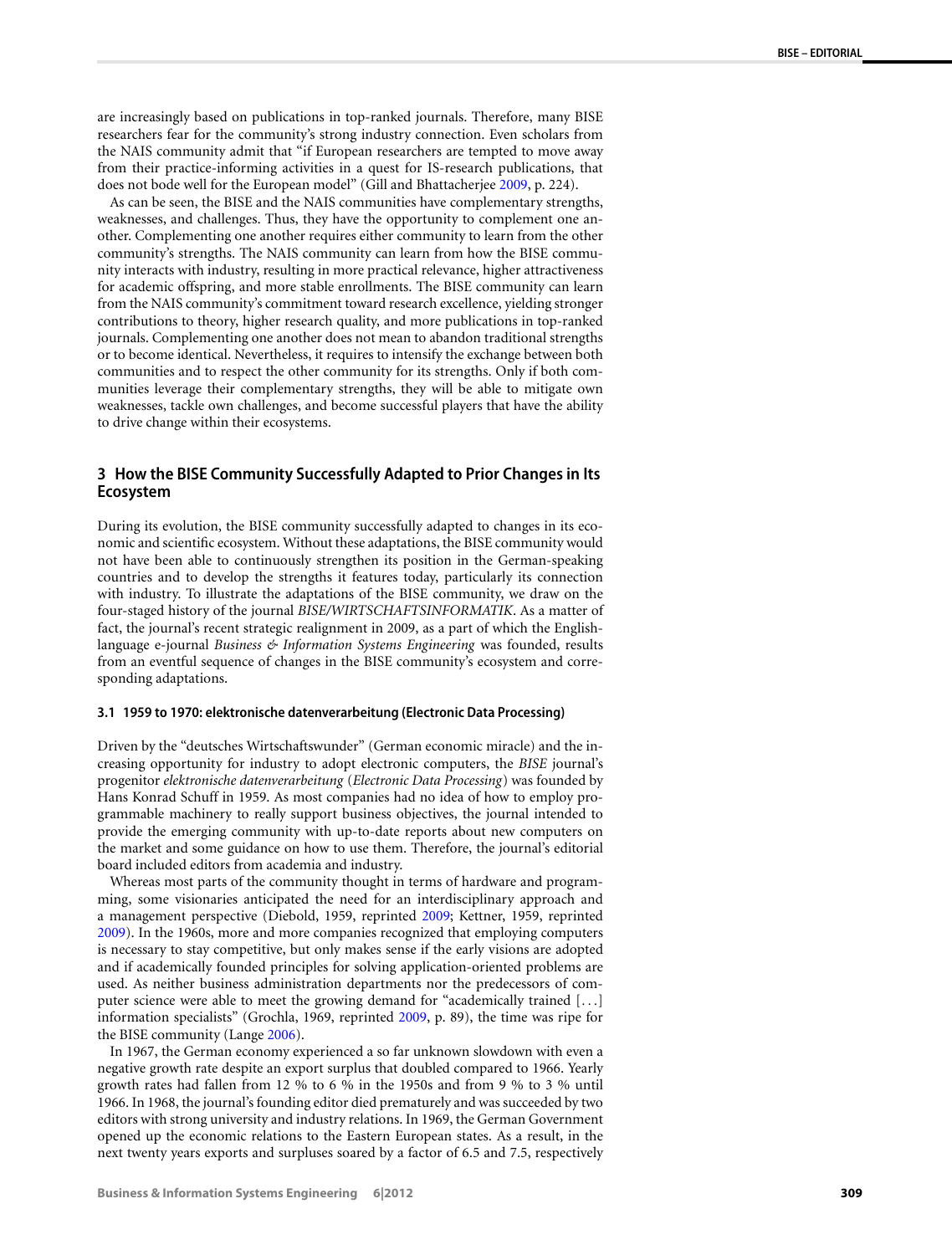– despite two oil crises and subsequent world recessions. Vienna became the center of exchange with the Eastern European countries. The main challenges for companies in Central Europe was to adapt their processes and IT to support a much closer economic integration within the European Union and the Eastern European states on the one hand, and to intensify the relations with North America on the other hand. In these decades, trade relations with Asia were almost negligible.

#### **3.2 1971 to 1989: Angewandte Informatik (Applied Computer Science)**

During the 1970s and 1980s, the software industry developed extraordinarily well in the German-speaking countries. Research and development focused on the "design of [*...*] effective and efficient application systems" as well as on the handling of heterogeneous and – for that time – large amounts of data (Szyperski et al. [2009,](#page-8-13) p. 8). More and more companies emerged whose business models focused on the application of IT in business and public administration. Software AG was founded in 1969, SAP in 1972. The demand for BISE experts and conceptual support by BISE researchers rose even further.

In order to provide an adequate platform for publications that reflect the changes in the BISE community's ecosystem, the journal opened itself to new topics concerning the "economical, technical, and social impact" of computing machinery (Hasenkamp and Stahlknecht [2009](#page-7-13), p. 18). As a consequence, it was renamed *Angewandte Informatik (Applied Computer Science)*. Analogously, the early BISE community switched from hardware and programming focus to a more integrated approach including software support and the software industry. The community also became scientific and put stronger emphasis on generalizable and transferable knowledge. In line with August Wilhelm Scheer's "Business and information systems engineering links science with entrepreneurship" [\(2009](#page-8-14), p. 75), some BISE researchers founded successful "academic consultancies" or supported former research assistants in the foundation of spin-offs to foster knowledge transfer and to help solving business problems.

#### **3.3 1990 to 2008: WIRTSCHAFTSINFORMATIK**

With the fall of the Iron Curtain and the growing importance of the European Union, the 1990s brought a lot of change. As a consequence of its reunification, Germany put much emphasis on investing in the decimated East German economy and on pursuing economic integration. As a result, Germany's exports stagnated and surpluses vanished. From 1993 to 2007, however, exports tripled and surpluses increased by a factor of six – despite the "new economy" crisis in the beginning of the new millenium. This success story was only possible by using IT as an enabler of global trade relations, mainly within Europe and with North and South America. Despite their relatively strong growth, trade relations with Asia were minor until the new millennium began. The advances in IT also facilitated exchange beyond local borders in the academic world. The strongly growing BISE community, which had mainly interacted with local industry, became increasingly acquainted with the culture of the NAIS community that did not focus on creating utility for industry, but on methodological rigor, theoretical foundations, and publishing. During the 2000s, universities and funding organizations had begun to adopt the criteria and incentives from the NAIS community, which, in line with the NAIS community's culture, almost exclusively referred publications in international top-ranked journals. In some cases, university members even discredited collaboration with industry and explicitly discouraged researchers from seeking respective funding.

In order to adapt to the changes in the scientific ecosystem, the journal – which in the meantime was published under the name of *WIRTSCHAFTSINFORMATIK* – introduced double-blind reviewing and raised its rigor criteria. The objective was to provide BISE scholars with an outlet that is relevant for tenure decisions and accepts BISE style research results. As a consequence, the rejection rate reached a level comparable to that of NAIS top-tier journals. To ensure continued exchange with industry, the journal launched sections that were particularly geared to the needs of practitioners (e.g., profiles, literature reviews, surveys, web reviews, and reports on innovative products) (Mertens in Szyperski et al. [2009](#page-8-13)). To keep an eye on the practical relevance of research papers, review panels still had to include reviewers from industry. The journal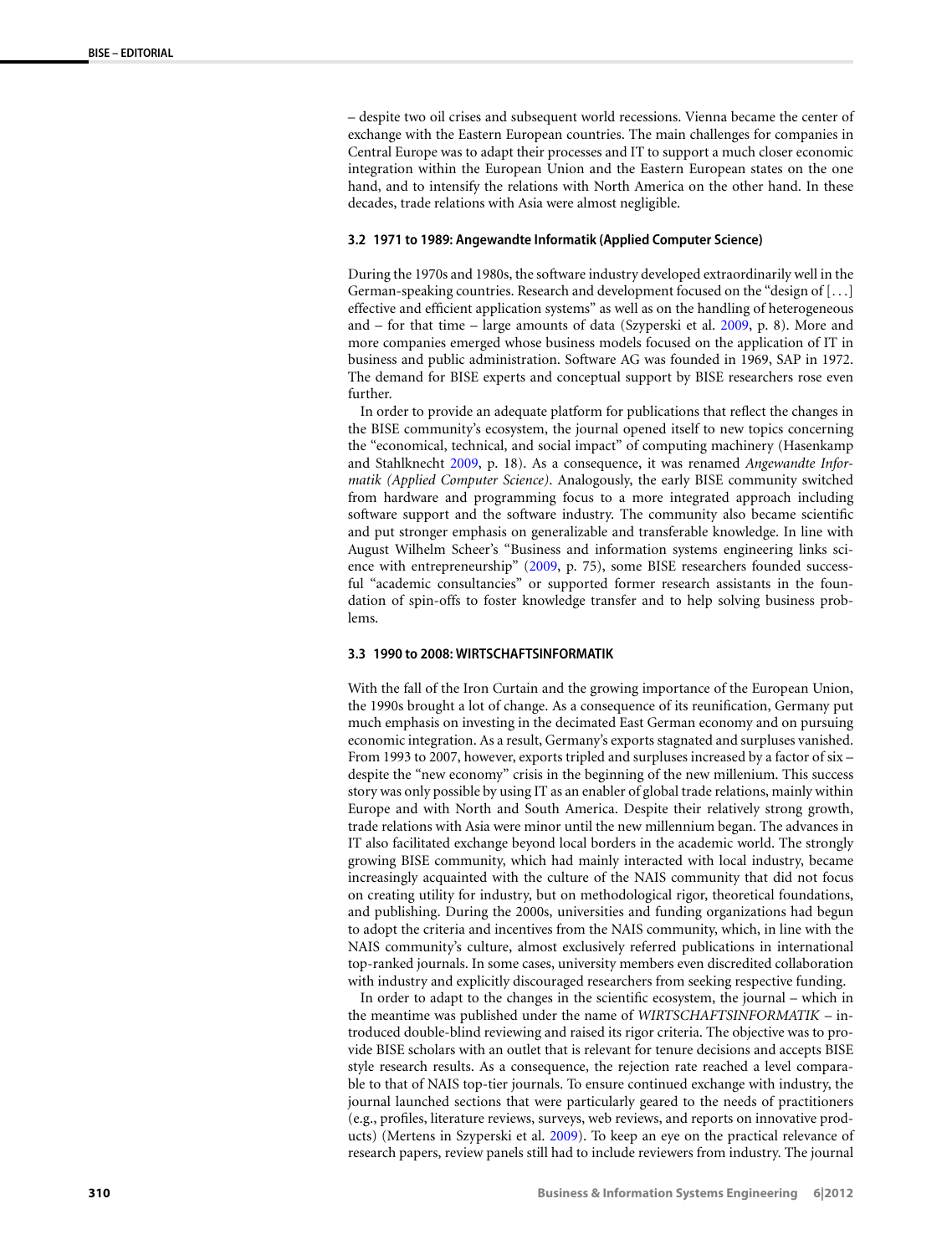benefited from the actions it took. At its peak, it had about 4,000 subscribers, including about 2,000 from industry. Some publications were even authored by practitioners (e.g., Kagermann, 1993, reprinted [2009\)](#page-7-14). It became one of the very few journals originating from German-speaking countries that received an impact factor by Thomson Reuters. It also became the highest ranked German-language journal in the official ranking JOURQUAL of the German Academic Association of Business Research (VHB) where more than 1,600 international journals are evaluated.

As far as the BISE community is concerned, the changes in the scientific ecosystem brought opportunities and threats. On the one hand, ever more BISE researchers recognized the value of an exchange with NAIS scholars and went international. Since then, almost no young academic lacks international experience: They publish in and serve on editorial boards of journals that originate from the NAIS community, attend and help organize international conferences, or take research stays abroad. On the other hand, many BISE researchers had a problem with fulfilling the raising publication criteria as, for a long time, they had no external pressure to publish in journals with rigor requirements and industry collaboration was an accepted source of legitimation at numerous schools. Some other reasons are given in Buhl et al. [\(2012](#page-7-0)). Basically, BISE researchers reacted in two ways on the changes in the scientific ecosystem: Some – particularly tenured ones among them – decided to concentrate on journals, conferences, and workshops that put strong emphasis on knowledge transfer with industry. Other researchers – numerous young and untenured ones among them – adopted research methods related to the natural science paradigm predominating in the NAIS community and submitted their papers to respective journals. To some extent, this shows parallels to the era where NAIS researchers adopted behavioral research to increase their "legitimation in the eyes of business school colleagues" (anonymous NAIS peer interviewed by Frank et al. [2008](#page-7-1), p. 404).

#### **3.4 Since 2009: The BISE Journal's Strategic Realignment**

Starting in 2007, the (IT-enabled) global financial crisis hit the Central-European banks mainly in 2008 as well as the export-oriented industry in 2009. The corresponding economic downturn was the worst ever since the Great Depression in 1929/1931. In Germany, for example, overall exports dropped by more than 18 %, in many companies and industries even by 50 % and more. Surprisingly, in 2010 German exports recovered, employment rose to the best values in two decades, and the economy grew by 3.6 %. Considering that companies had invested strongly in trade relations and economic integration with Asia – particularly China –, this was less surprising as exports to the growing Asian economies were the main reason for this success. For instance, more than 20 % of the cars produced in 2010 by the German automotive industry were sold in China.

As a consequence of the increased rigor criteria and the afore-mentioned author drain, the *WIRTSCHAFTSINFORMATIK* journal received less and less submissions. At the same time, the higher scientific standards made papers cumbersome to read for practitioners so that even the subscriber base began to dwindle. Vigorous and often black-or-white discussions about an impending schism regarding "BISE vs. NAIS" and "rigor vs. relevance" were the result. Stuck in the middle, what were the journal's options? A single journal geared to academia and practitioners was obviously not promising any more. Moreover, with the increasing international orientation of young researchers, continuing a purely German-language journal would also have been a dinosaur strategy, blindly heading toward extinction: Submissions would sooner or later have reduced to nil. It became obvious that the journal lost its position to drive changes from within the current economic and scientific ecosystem.

Therefore, on the occasion of its 50th anniversary, *WIRTSCHAFTSINFORMATIK* implemented a strategic realignment and is henceforth complemented by the Englishlanguage and one-to-one translated e-journal *Business & Information Systems Engineering* (*BISE*). The editorial board was extended to include, among others, some of the experts from the NAIS community who are boundary spanners between both communities. Departments were established and staffed with editor teams from both communities. To maintain best practices, the journal still involves editors from industry. The transfer-oriented journal *Wirtschaftsinformatik & Management* (*WUM*) was launched to specifically ensure knowledge exchange with industry.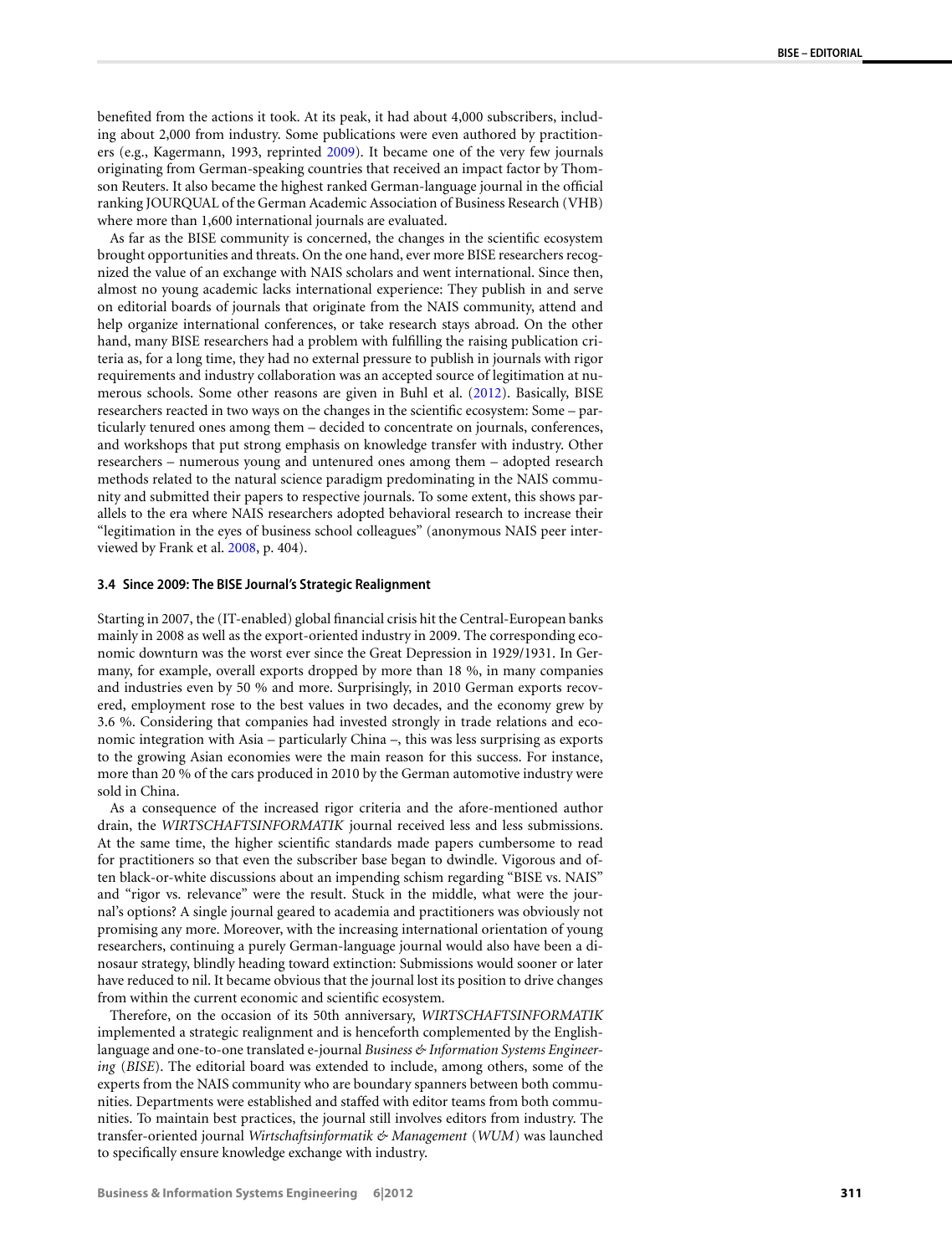## **4 What lies ahead? 2012 and beyond...**

### **4.1 Status Quo and Current Trends**

All future adaptations of the BISE community and the *BISE* journal have to consider the current changes in the ecosystem. From an economic perspective, now in 2012, the situation in the German-speaking countries looks better than expected, despite a number of threats from Southern European Countries and the US as well as slowdowns even in Asia. For the first time in 5 years, due to soaring tax revenues public deficits have turned into a surplus in Germany and its export surplus exceeded that of China again. For the first time in 14 years, Germany achieved an export surplus even in the bilateral trade with China.

The elaborations so far demonstrated that, for more than 50 years, the BISE community and the *BISE* journal successfully adapted to changes in its ecosystem. The community also started to learn from exchange with colleagues from the NAIS community. Today, the BISE community holds a strong position both in its economic and scientific ecosystem. However, the community's strong industry connections are at risk and its output in terms of publications in top-ranked journals needs to be improved. The *BISE* journal not only provides internationally oriented scholars from the Germanspeaking countries with a visible and acknowledged platform, but also addresses international scholars who strive to publish relevant and rigorous research results – especially those that are in line with the sciences of the artificial paradigm. The journal's strategic realignment was a powerful and necessary instrument that leveraged the journal's strong position in the German-speaking countries to enter the international market of renowned journals and to maintain the community's strength in a changed ecosystem. Due to its complementary focus on rigor and relevance, it has found much interest and considerable support from the global community. Although it was implemented not so very long ago, the strategic realignment is bearing fruit: The downtrend in terms of the amount of both submissions and print subscribers was stopped and a turnaround was accomplished. The *BISE* journal was announced as an AIS Affiliated Journal in 2010. Its 2011 downloads went up by about 300 percent compared to 2009. In line with the economic articles importance of Asia for the Central-European industry as a whole, downloads of BISE articles from that region were comparable to those from Europe (most important were China and India). In 2010, *WUM* was furthermore awarded best newcomer by "German Business Media", which represents the interests of 420 affiliated publishers with 3,800 titles. However, there is still a long way to go in terms of excellent submissions from all over the world. There is still a geo bias in submissions and particularly in accepted papers. During the next years, the journal will have to adapt again for two reasons: First, and more important, to remain an attractive outlet for BISE research, further improving its rigor while maintaining its relevance. Second, the *BISE* journal is not yet on the level of an international top journal in terms of rankings, citations, and impact factors.

As for the scientific world, formal measurement of scientific quality and research performance both on the aggregate levels, e.g., journals, universities, or schools, and on the level of individual scholars continues to gain more and more importance worldwide. This development has had more influence in the NAIS community due to the importance in business schools, e.g., for tenure decisions, than in the BISE community. The so far rather low impact on the BISE community is rooted in the fact that, in contrast to natural sciences and business schools, formal measurement is by far not that important in engineering and computer science schools. While the transparency brought along with formal measurement certainly has its merits, business and engineering schools are discussing intensely the downsides of such a measurement ideology. We elaborate on some downsides below: First, the peer review processes of top journals or top conferences favor followers rather than innovative new entrants. This can especially be harmful regarding the orientation of young researchers: The vast majority of doctoral students in the BISE community intentionally seek management careers after finishing their doctorates. Consequently, for a long time doctoral work emphasized creative, analytical, and project management skills, while training in research methods and writing skills has been secondary. Moreover, BISE researchers traditionally strive for "giant leaps" to boldly answer relevant research questions no man has asked before. In contrast, typical NAIS journals value "incremental articles [that] focus on a single question based on an assumption ground that has been established elsewhere" (Lyytinen et al.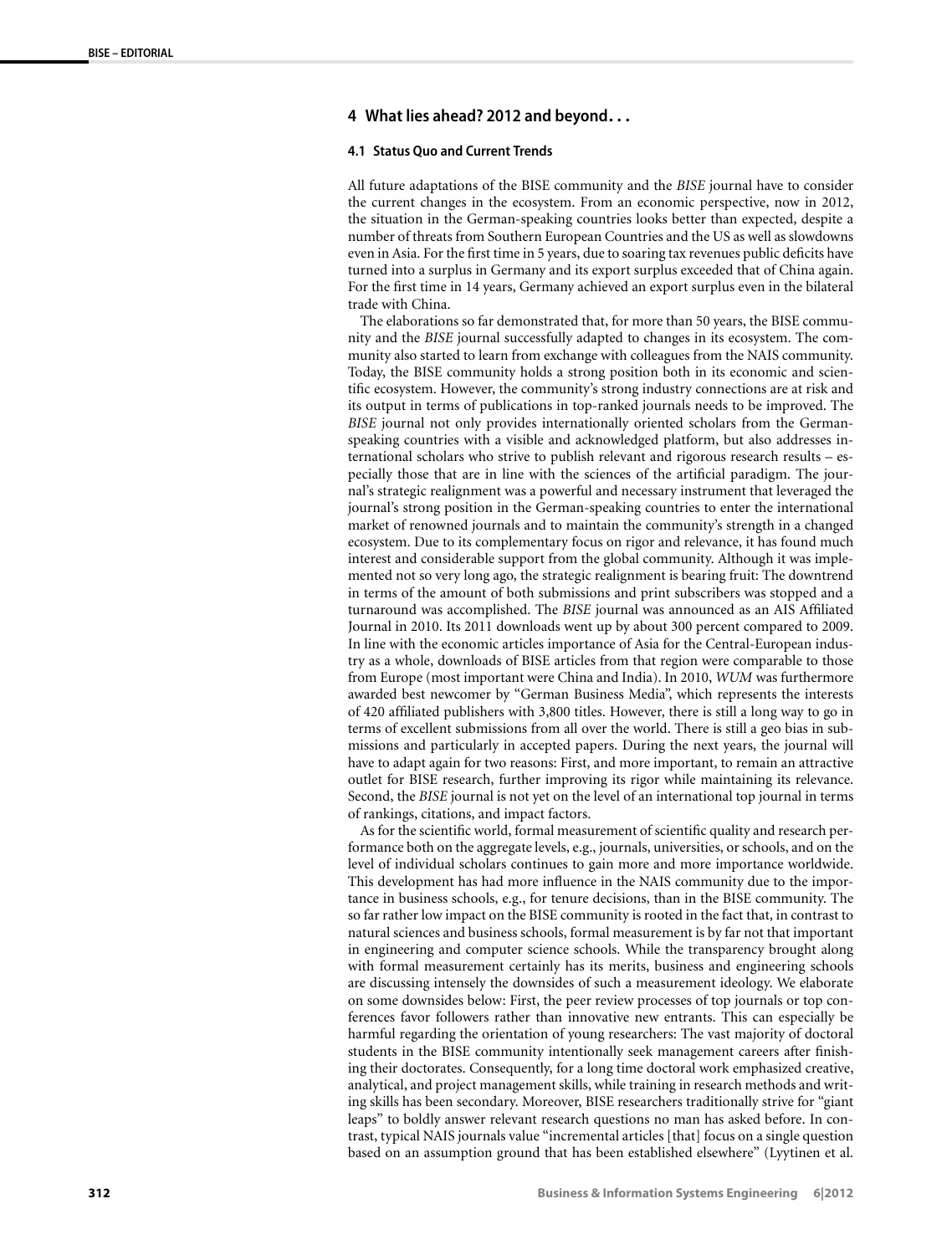[2007,](#page-8-0) p. 320). The training required for this paradigm shift takes time that is being cut from the education in project management skills and the establishment of industry networks. Consequently, the title "doctor in BISE" may lose its hard gained reputation in industry and become less attractive for young academics. Even worse for the community, future researchers will lack the abilities and awareness to train their successors to be boundary spanners between research and business. Just as it happened in parts of the NAIS community, the BISE community might slide into a "downward spiral because of [its] increasing narrow-mindedness" (Nunamaker interviewed by Winter [2010](#page-8-6), p. 322). Second, no measurement criterion is robust with respect to opportunism and manipulation. As discussed, it may be harmful for a researcher to pursue groundbreaking interesting research and more productive to produce a vast number of papers with only incremental benefit. As a rising number of retraction decisions of top journals show, several papers are not incremental, but redundant or wrong and solely written for publication and citation. It is interesting to mention the role of the popular media in this respect: When individual rankings are published, a lot can be written on the few winners. If it turns out later that they have cheated this of course is also a good selling story. This way, science becomes doping in sports, populism in politics, or show business. Not long-term results matter, but short-term effects do. Even more dangerous, however, are the community effects of such opportunistic behavior of individual researchers. If redundant or even wrong research including self-plagiarism with papers solely written for publication and citation grows and researchers skip risky groundbreaking research and contact with industry, the communit's scientific reputation (indicated by retraction of papers) and its reputation in industry and society are at risk (indicated by shrinking interest of students and industry following decreasing relevance of research). Third, a strong focus solely on publications endangers degrees of freedom and sources of legitimation. If publications in top-ranked journals keep becoming the predominant criterion for grants, those grants will be given to very few specialized "mile deep/inch wide lonesome cowboys". Ironically, lonesome cowboys love their lonesomeness and apply for grants rather for the kudos than for the money. This money will be missing as the foundation for big teams necessary for industry-scale applied research projects. An ecosystem like that may drive many ambitious researchers into competition in an area they are neither trained nor interested in. Is this the reason why we became scholars? Probably not.

#### **4.2 Why Care about Rankings, Citations, and Impact Factors?**

So why does the *BISE* journal have to be concerned about rankings, citations, and impact factors? The answer is simple: They are demanded by the current ecosystem! Remember: To drive changes, you first have to adapt to the ecosystem and become a successful player according to its criteria of success. It makes no sense to bury one's head in the sand and lament about the unpleasant situation. For example, JOURQUAL is mandatory for promotion and tenure at many universities in Germany. Opting out would probably lower the number of submissions to an existence-threatening level – like it or not. Moreover, the *BISE* journal's download statistics show a strong and increasing interest from Asia-Pacific. For *Information Systems Research*, *Journal of the AIS*, and *MIS Quarterly* it is probably the same. Especially China has not only become increasingly successful in business, but is also starting to do so in research. If China acts just as sophisticated in research on information systems as it acts in business, it will soon increase the probability to become a major player in the global science market. If Europe and North America fail to combine their strengths, they put themselves on the line of becoming the "Old World" in the near future. Not only brands like *Information Systems Research*, *Journal of the AIS*, *MIS Quarterly*, and *BISE*, but also brands like Oracle and SAP might soon originate from China.

In the last editorial board session, the editors have elected Martin Bichler co-editorin-chief and asked him to develop a strategy leveraging the journal's success as a top journal in the global scientific market in the years ahead. It is to be decided on and announced early next year. Martin will be responsible for all submissions as of March 1st, 2013 and take over the complete content responsibility as single editor-in-chief by January 1st, 2014. With their decision, the editors acknowledged among other things that he not only stands for the community's traditional strengths, but has been successful in publishing in international top-ranked journals.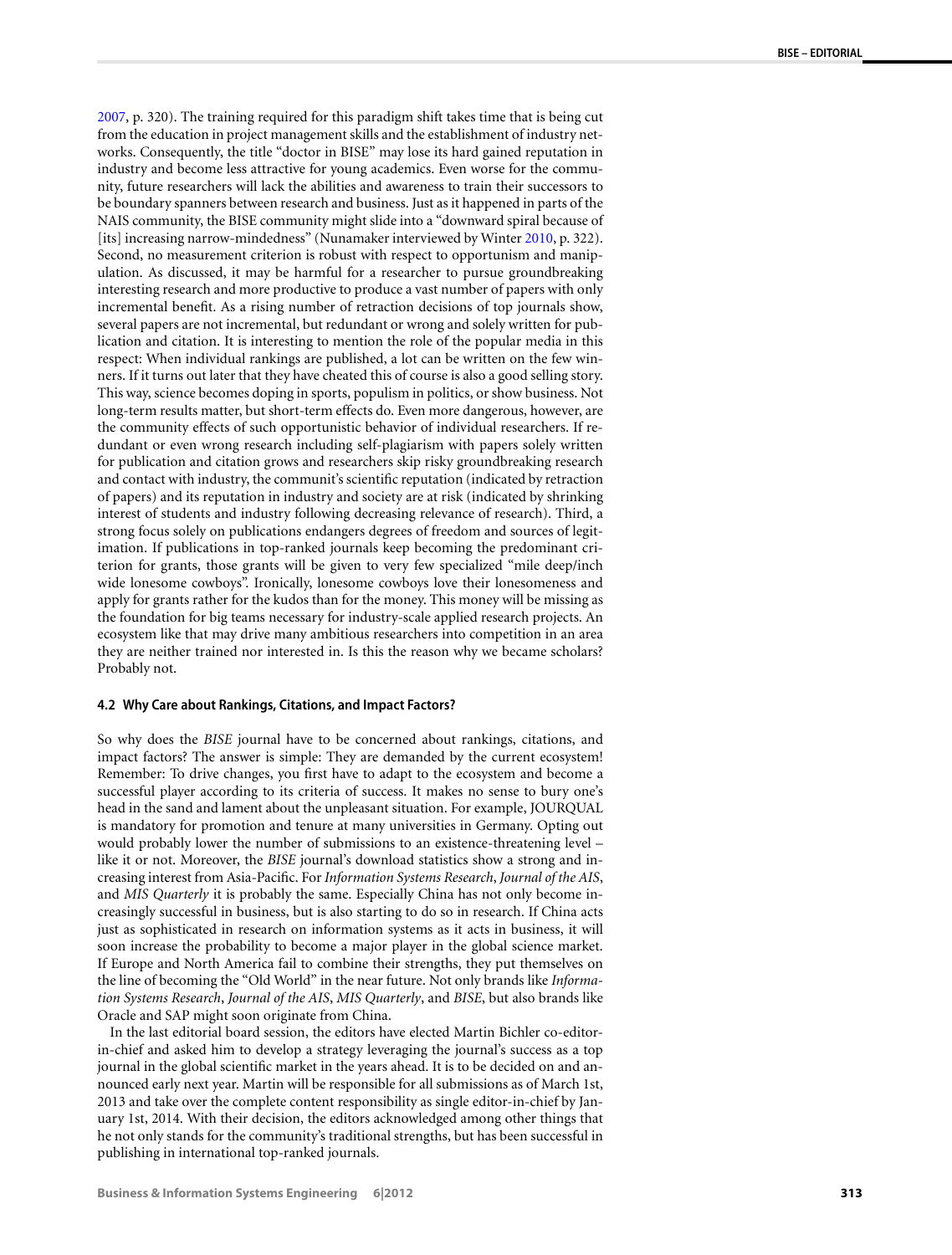Last, but not least: Why and how should the BISE community care about rankings, citations, and impact factors? The answer is twofold: First, in the current scientific ecosystem, it would be irresponsible not to encourage young researchers to build up a decent publication portfolio. There are many tenure committees that we have little influence on and that tend to simply decide based upon the number and "measured" quality of publications – especially when no member of the BISE community is involved. An intensified exchange with the NAIS community will help the BISE community reach excellence in research. This is the only way to stay successful in its current ecosystem. We must however not forget about the second step: If members of the BISE community are involved in tenure committees or are reviewing articles, it is their responsibility to establish a multi-criteria rating according to the community's standards and ideals. Especially at larger schools, it might also be an option to build up a diverse team of scholars with different focuses – also in the mind of complementarity.

Staying within their respective ecosystems is probably a comfortable strategy for individual researchers in both the BISE and the NAIS communities. Advocating such a separation strategy is the work of narrow-minded separatists and endangers the future of the global IS/BISE community. Remember: That way both communities run the risk that, except for very few talents, they cease to exist. Maybe the last dinosaurs lived a happy life, too!

As discussed, the BISE community can learn from the NAIS community's commitment toward research excellence. But only by maintaining their strengths, BISE scholars can offer experience in industry collaboration to NAIS scholars in return. Due to the complementarity of the BISE and NAIS communities, learning from one another is the way to make the global IS/BISE community happy in the future.

<span id="page-7-8"></span><span id="page-7-0"></span>With "freedom of research" being part of several countries' constitutions, it is in our opinion below tenured scholars' dignity to let themselves be driven by economic or scientific ecosystems and not trying to drive them by themselves according to their ideals – the more, the better the oportunities are to do so.

## <span id="page-7-7"></span><span id="page-7-4"></span>**References**

<span id="page-7-10"></span><span id="page-7-5"></span>Avgerou C, Siemer-Matravers J, Bjorn-Andersen N (1999) The academic field of information systems in Europe. European Journal of Information Systems 8(1):136–153

Buhl HU, Müller G, Fridgen G, Röglinger M (2012) Business and information systems engineering: a complementary approach to information systems – what we can learn from the past and may conclude from present reflection on the future. Journal of the Association for Information Systems 13(4):236–253

<span id="page-7-2"></span><span id="page-7-1"></span>Culnan MJ, Huff SL (1986) Back to the future: will there be an ICIS in 1996? In: Maggi L, Zmud R, Wetherbe J (eds) Proc 7th international conference on information systems, San Diego, p 352

Dennis AR, Valacich JS, Fuller MA, Schneider C (2006) Research standards for promotion and tenure in information systems. Management Information Systems Quarterly 30(1):1–12

<span id="page-7-12"></span>Diebold J (2009) Electronic computers – the challenge to management. Business & Information Systems Engineering 1(1):81–83

Firth D, Lawrence C, Looney CA (2008) Addressing the IS enrollment crisis: a 12-step program to bring about change through the introductory IS course. Communications of the A I S 23(1):2– 36

<span id="page-7-13"></span><span id="page-7-3"></span>Frank U, Schauer C, Wigand RT (2008) Different paths of development of two information systems communities: a comparative study based on peer interviews. Communications of the A I S 22(1):391–412

<span id="page-7-6"></span>Gill G, Bhattacherjee A (2009) Whom are we informing? Issues and recommendations for MIS research from an informing sciences perspective. Management Information Systems Quarterly 33(2):217–235

<span id="page-7-9"></span>Grochla E (2009) Corporate information systems engineering and business and information systems engineering as a necessary application-oriented extension of general computer science – proposals for enhancing academic education in the field of automated data processing in the Federal Republic of Germany. Business & Information Systems Engineering 1(1):89–93

<span id="page-7-14"></span>Hasenkamp U, Stahlknecht P (2009) Wirtschaftsinformatik – evolution of the discipline as reflected by its journal. Business & Information Systems Engineering 1(1):14–24

<span id="page-7-11"></span>Hirschheim R, Klein H (2003) Crisis in the IS field? A critical reflection on the state of the discipline. Journal of the Association for Information Systems 4(10):237–293

Hirschheim R, Newman M (2010) Houston, we've had a problem *...* offshoring, IS employment and the IS discipline: perception is not reality. Journal of Information Technology 25(4):358– 372

Junglas I, Niehaves B, Spiekermann S, Stahl B, Weitzel T, Winter R, Baskerville R (2011) The inflation of academic intellectual capital: the case for design science research in Europe. European Journal of Information Systems 20(1):1–6

Kagermann H (2009) Distribution of integrated application systems. Business & Information Systems Engineering 1(1):94–100

Kettner KH (2009) The integrative effect of electronic data processing. Business & Information Systems Engineering 1(1):84–88